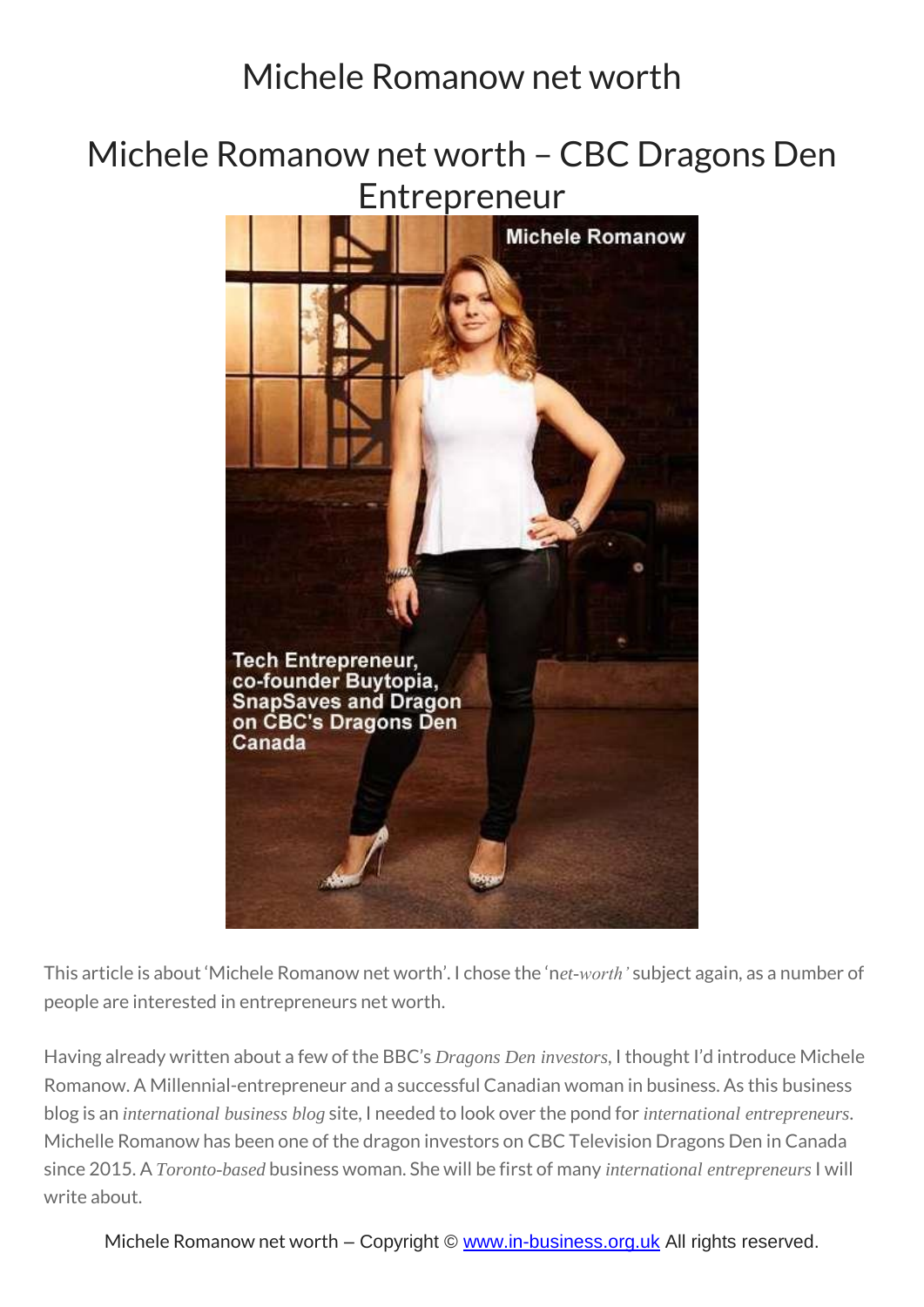### My interest in Michele Romanow is three-fold:

- She's an entrepreneur for one, and I love to read and write about *entrepreneurial people*;
- *Michele Romanow* is not just an entrepreneur, but also a tech-based-business-woman. This is a subject I have already written about.
- Which leads me onto the third reason, which is my interest in '*Women-in-business*'

#### Michele Romanow net worth…

Michele Romanow's net worth is estimated at around \$150 Million. Not bad for a young-entrepreneur who was born in 1985.



So at age 32 (the age at the time of writing this article) that's \$4.7 million made for each year of her life.

Entrepreneurial life began with The Tea Room at Ontario's Queens College. The USP for this start-up business was a '*zero-consumer-waste-coffee-shop*'.

*Michele Rowman was just 22 when she started her first small business.* **Related Article Link:** *Young [Entrepreneurs](https://in-business.org.uk/teenpreneur-aspiring-teen-entrepreneur/) and Millennials with multi-million dollar businesses*

She set this business up when she was studying there for her engineering degree. This '*green-business*' pioneered both environmentally friendly technologies and practices.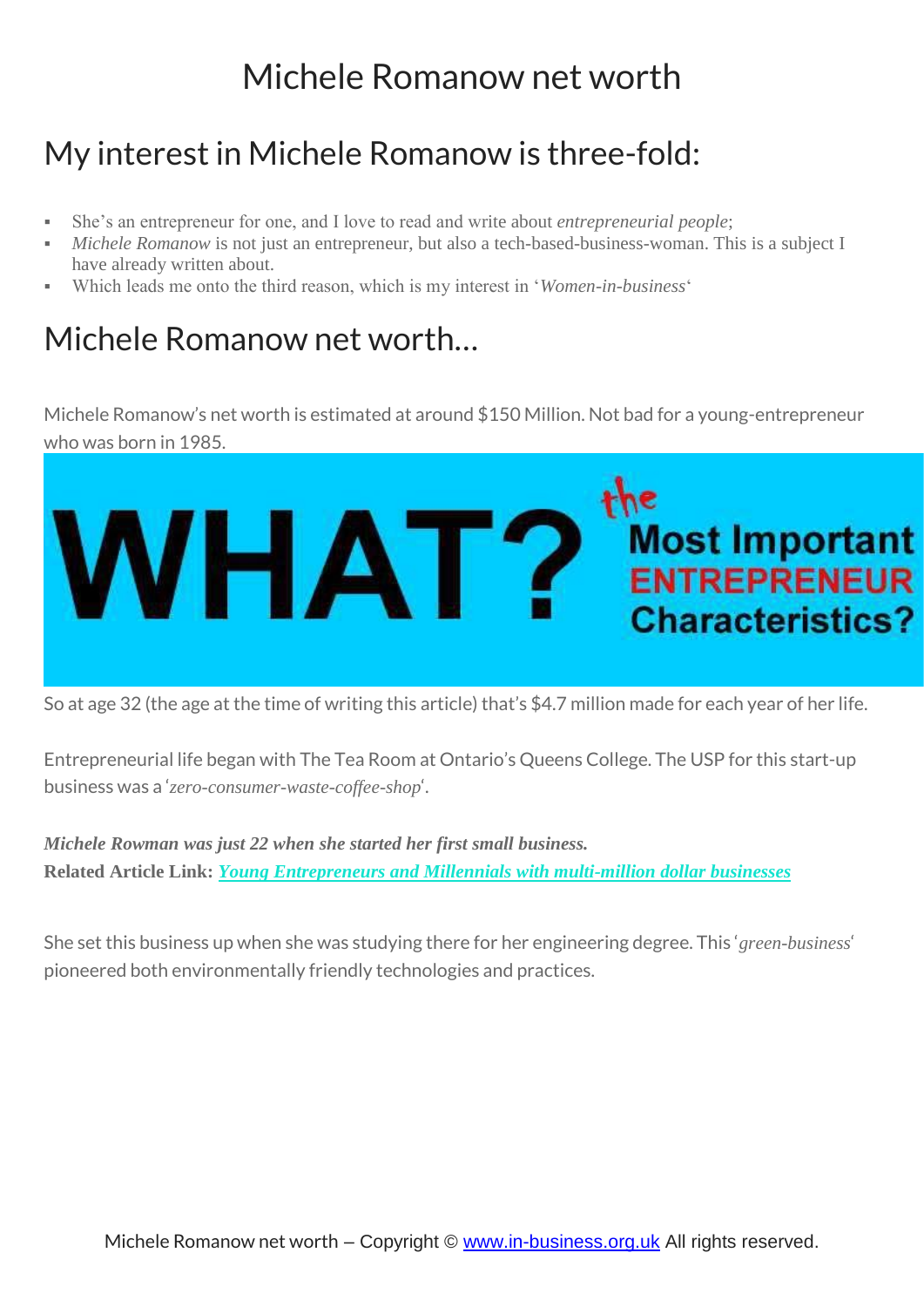From tea rooms to caviar…



Her next business venture was Evandale Caviar. This new business continued her interest in sustainability and food.

This new company was set up to supply the world's largest caviar market, the United States. But the business was also aligned to preserving the endangered sturgeon species too.

## Cartier Woman's Initiative Awards…

There's an interesting interview with Romanow, which is worth a read on Cartier Woman's Initiative Awards. When asked in this interview about 'why sustainable food?' she said '*As engineering students at* Queen's University in Canada, we were challenged to build things not only faster and lighter. So I started *thinking about ways to produce food more sustainably*.'

*Michele Romanow – "***You can't be married to one idea***."* **Related Article Link:** *Ten deadly mistakes of [entrepreneurship](https://in-business.org.uk/ten-deadly-mistakes-entrepreneurship/) that could kill an entrepreneurs small [business](https://in-business.org.uk/ten-deadly-mistakes-entrepreneurship/)*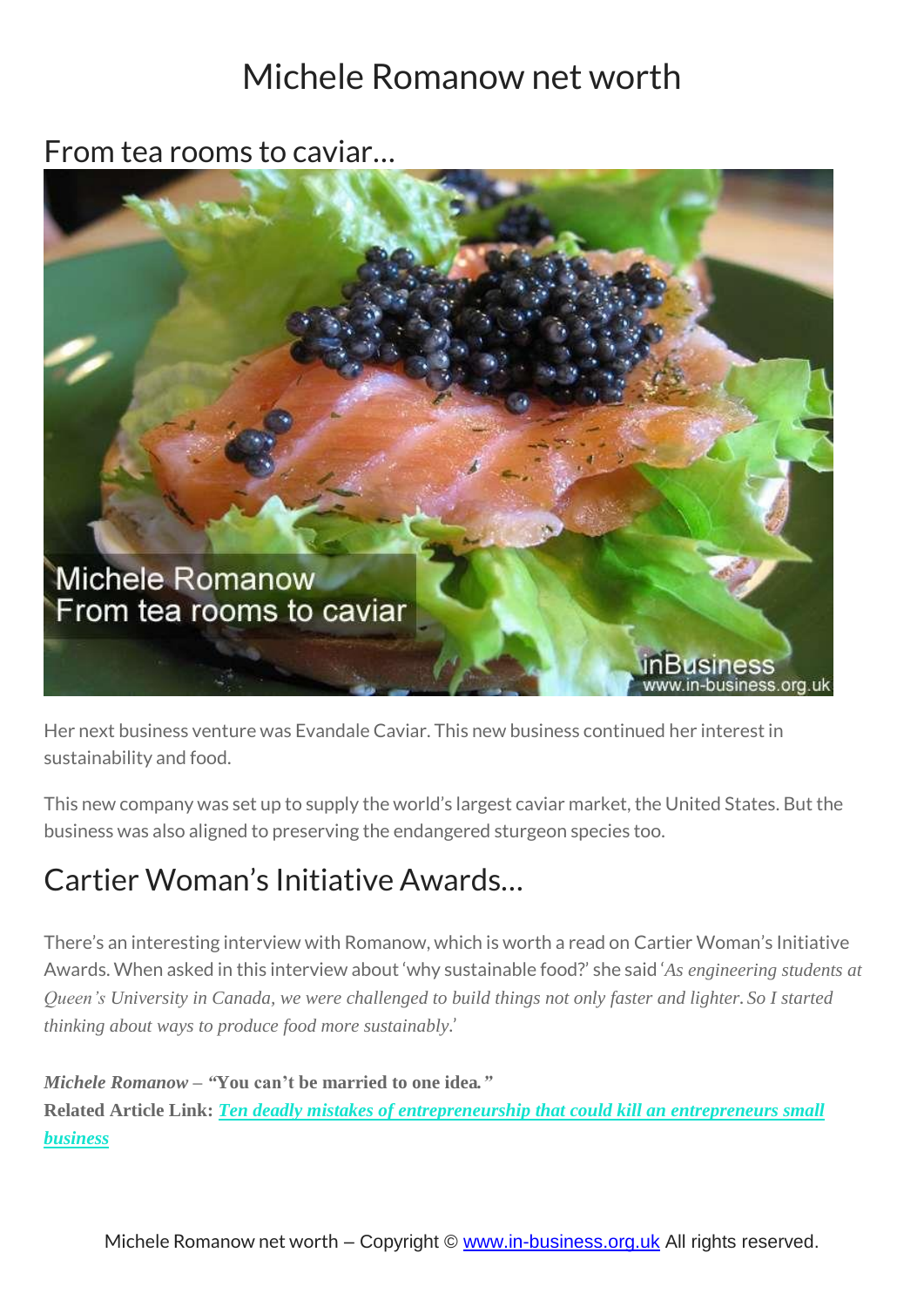Why caviar, was the next question, and she answered: '*I chose caviar because it represents luxury and timeless elegance and has some of the largest profit margins in the food industry*.' However, when luxury retail collapsed in late 2008, and with a change in federal legislation, the business came to an abrupt end.

#### Romanow was not married to her first business idea…

Not put-off and saying '**you can't be married to one idea**', this *switched-on-young-entrepreneur* and millennial, just 25 at the time of starting this second business, was not put off by her business failure.

Romanow recognised that failure does happen in business. So with oodles of confidence, Romanow moved on to the next business opportunity…

#### From food to tech entrepreneur…

After making some money from sustainable food, **Michele Romanow's net worth** really began to motor, when she switched to becoming a *tech entrepreneur*…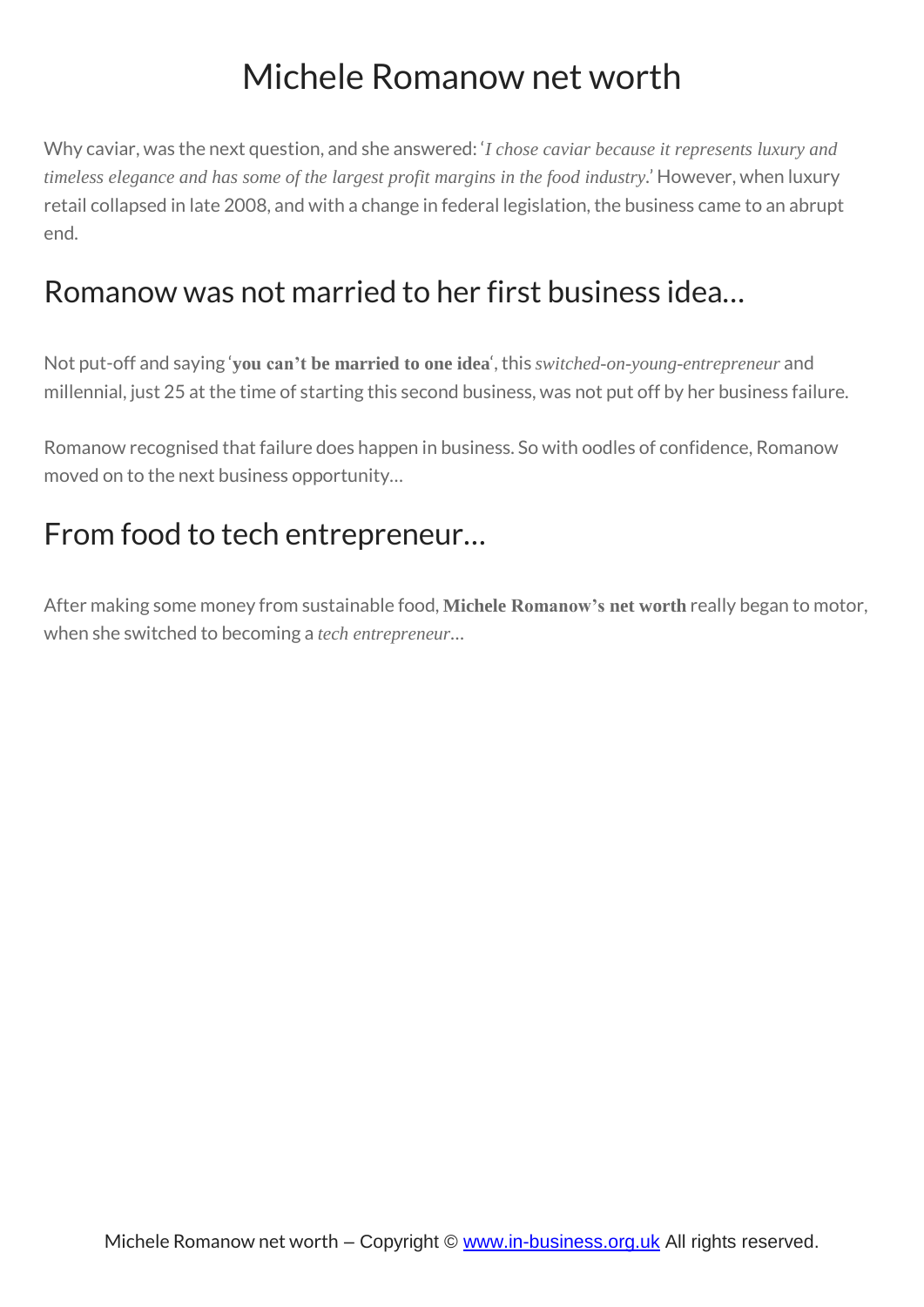So how did Michele Romanow make her money and create her current net worth?



Romanow teamed up with two college colleagues with her first two *business ventures*. These two coinvestors, Anatolly Melnichuk and Ryan Marien, joined her in the next joint business venture.

However, business woman Michel Romanow along with her co-founders changed tact.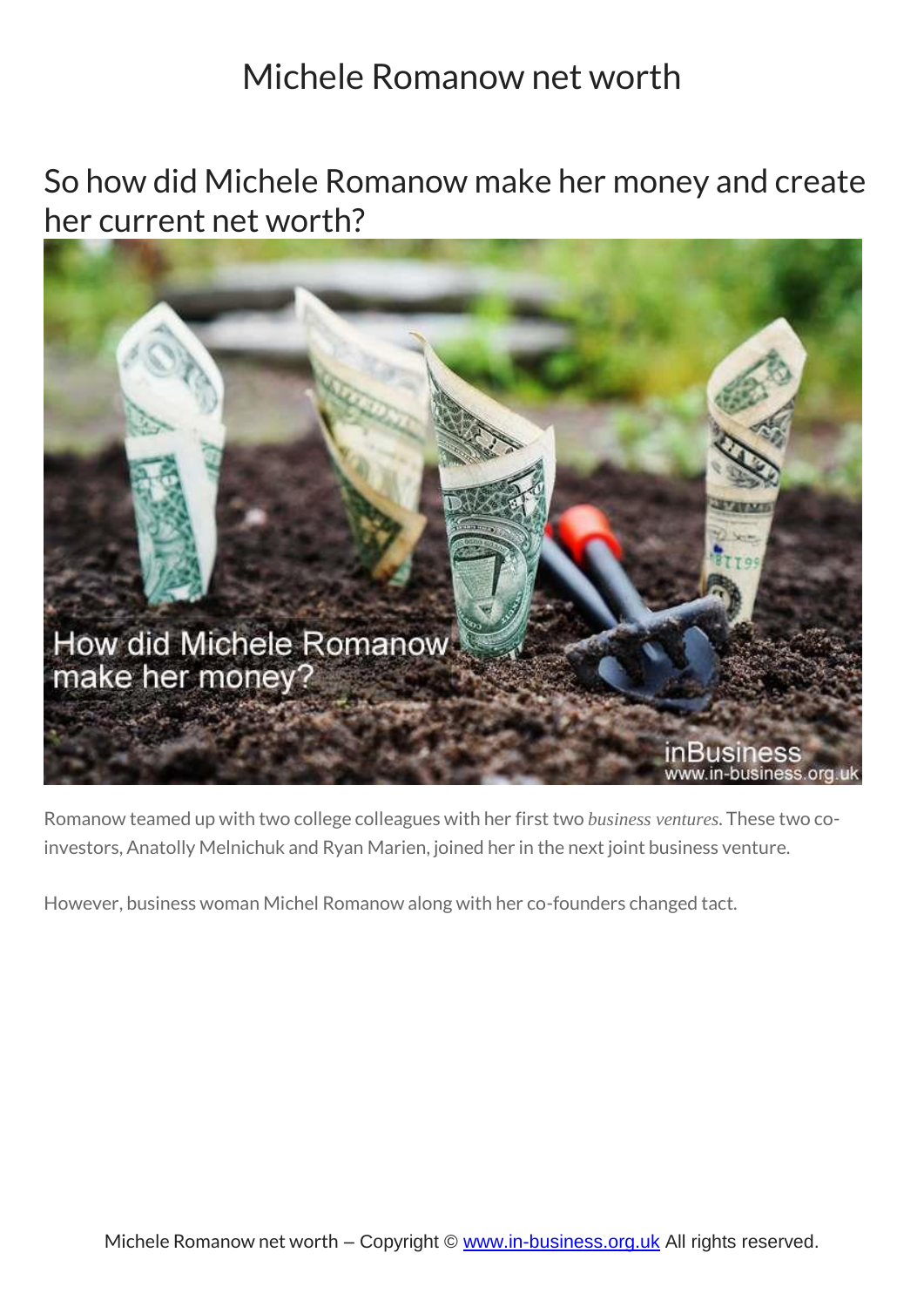Tech entrepreneur Michele Romanow co-founds mobile couponing app…



So more recently, *Michele Romanow* has become a *tech entrepreneur* or techpreneur, having built SnapSaves and sold this to Groupon.

She also co-founded Buytopia, which was her third and current business.

*SnapSaves* was acquired in June 2014 for an undisclosed amount by Groupon, and was reported in a local Canadian newspaper.

SnapSaves is a smartphone app and was created by Toronto-based company Buytopia. The *mobile couponing app* has a deal of the day business model similar to Groupon, which will be the reason for the acquisition by the Chicago-based company. Buytopia is a deal-finding platform. Their motto is "Because life is better at 50-90% off".

From humble beginnings back in 2012, where the business began with just three engineers, they have saved subscribers over \$100,000,000. You can read some interesting facts about them on the Buytopia annual report page.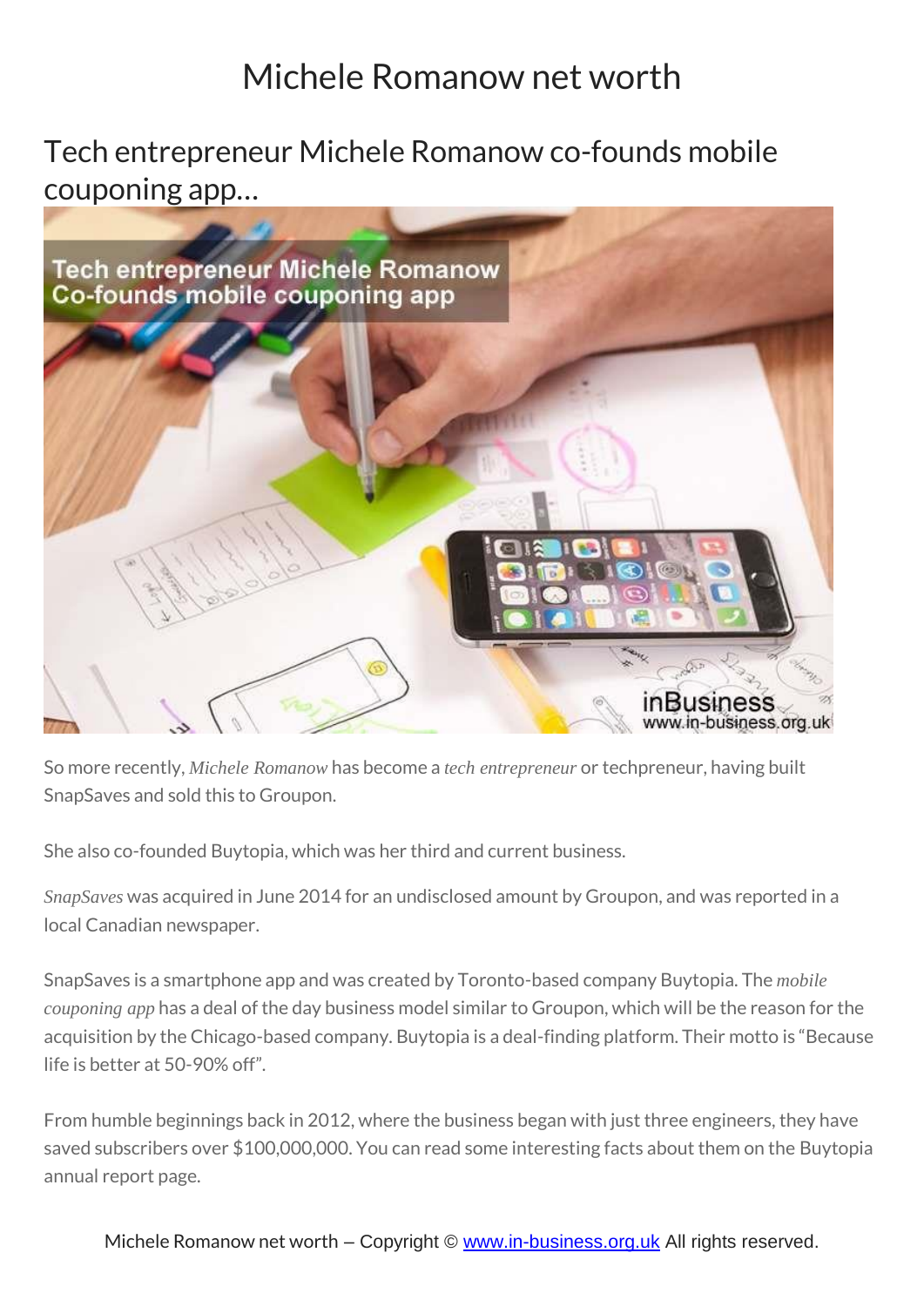Michele Romanow and Dragons Den Canada…



The youngest ever investor on Dragons Den Canada, she brought a new dimension to the CBC show, joining in the tenth season in 2015.

Described as a 'Tech Titan' and by Forbes as the only Canadian to rank as one of the top 20 most disruptive "*Millennials on a Mission*."

She has an engineering degree and an MBA to her name. So this naturally borne business woman is intelligent as well as a plucky entrepreneur.

One of her *Den-Investments* is in Tapplock – the world's first smart fingerprint padlock.

Michele Romanow net worth – Copyright © [www.in-business.org.uk](http://www.in-business.org.uk/) All rights reserved.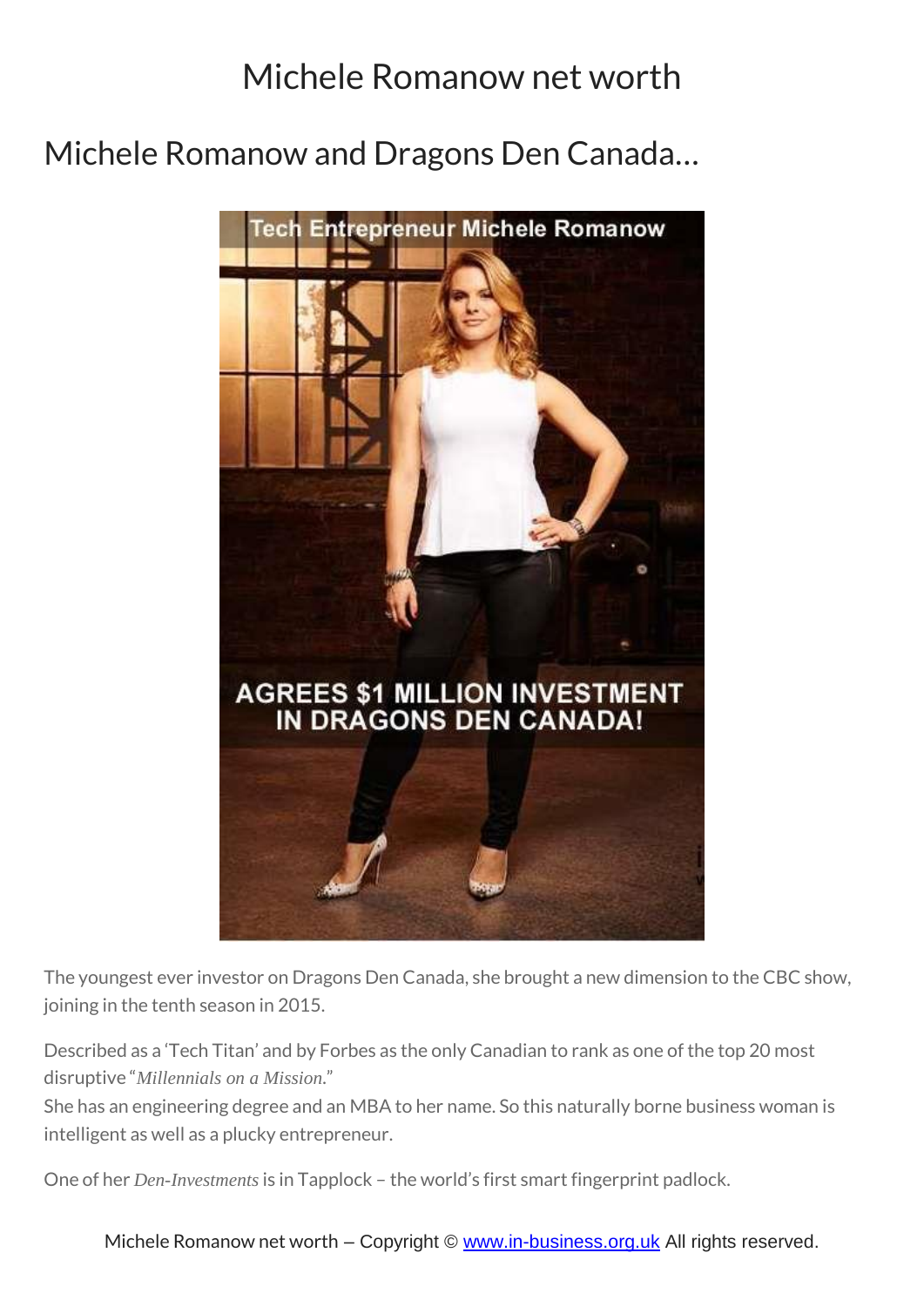David Tao and Kayden Li are Toronto-based entrepreneurs who were looking for \$200,000 for a 5% investment on the show.

Three of the dragons in the den offered angel investment, but a deal was struck with Romanow in the end, for a 5% royalty and a 6.5% equity stake in the company.

Romanow was thinking outside the box once more, to secure an investment she wanted to run with.

Romanow closed a deal on air on CBC's Dragons Den for \$1 million for a 27% stake in TDot Performance. **Related Article Link:** *Lori Greiner [invested](https://in-business.org.uk/lori-greiner-net-worth/) in the biggest success story in Shark Tank history. The Scrub* Daddy. For an [investment](https://in-business.org.uk/lori-greiner-net-worth/) of \$200,000 for a 20% stake, the business has now had revenues in excess of \$75 *[million.](https://in-business.org.uk/lori-greiner-net-worth/)*

Another investment deal on the Dragons Den show was where Michele Romanow offered a staggering \$1 million investment for a 27% stake in TDot Performance.

An online eCommerce store for performance car parts that ships anywhere in Canada. With a projected turnover of \$10 million back in 2015.

# Michele Romanow net worth moves to fintech…

Investment in *fintech companies* exceeded \$36 billion in 2016, which was up on the 2015 estimate of \$20 billion, which in itself was up 66% on 2014. This meteoric rise didn't miss the keen eye of entrepreneur Romanow.

The fintech based company she launched is clearbank.com. Clearbank.com is a financial services platform which targets North America's 50 million freelancers and self employed contractors.

Looking to build fast traction in her new fintech-business-venture, in her innovative way of thinking she struck a deal with Uber.

With immediate access to a significant market, which in 2016 was in excess of one million drivers, this gave her the *fast-track-start-up* she wanted.

'Part of being an entrepreneur is believing if you keep asking questions, you can figure out.' Michele *Romanow.*

*Related Article Link: Most important [characteristics](https://in-business.org.uk/most-important-characteristics-of-an-entrepreneur/) of an entrepreneur*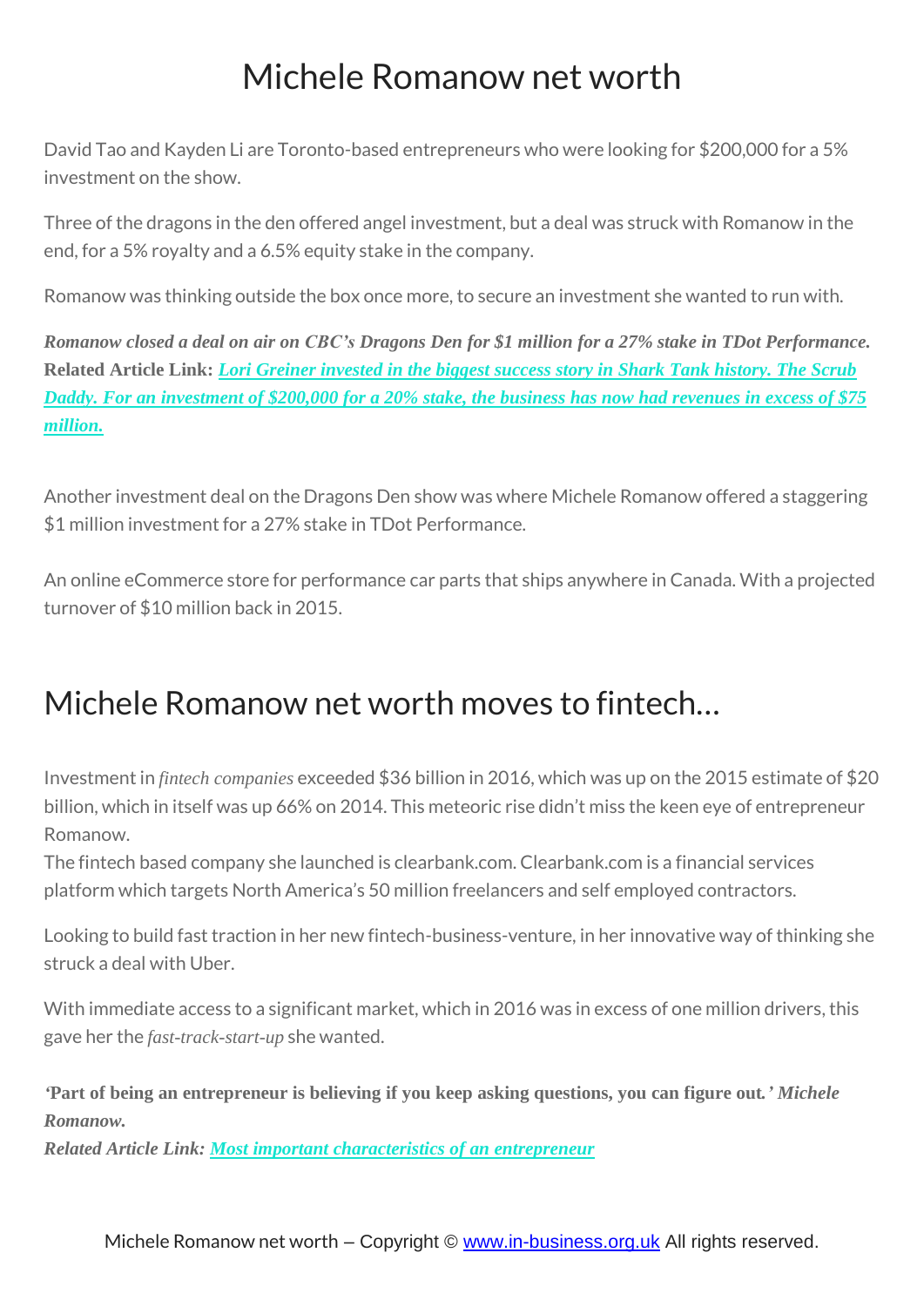In an article in the [Financial](http://business.financialpost.com/entrepreneur/fp-startups/groupon-co-founder-and-dragon-investor-michele-romanow-opens-a-bank-for-freelancers/wcm/4a073e03-53c0-46e6-999a-171aa7237cc1) Post, she is quoted as saying that they'd advance \$5 million so far, which was growing at a rate of 15% per week.

#### A few Michele Romanow quotes…

Michele Romanow quote '*Value-based prioritization is key. You can really only do 3 big things a day*.' A second quote from Michele Romanow – "*As an Entrepreneur you learn by doing*"… Another quote from Michele Romanow – "*Successful people do what unsuccessful people are not willing to do.*"

## An entrepreneur, but a woman at heart, looking for 'outfitadvice' from her Instagram followers…

Women in business are different to men in business. So although Michele Romanow is a business women, she is all woman at heart. What makes her different to men, is her looking for guidance on her CBC Dragons' Den outfit on Instagram.

**Women in business have a different approach to entrepreneurship than men. Related Article Link: Indra Nooyi Leadership Style – The Five C's of [#Leadership](https://in-business.org.uk/indra-nooyi-leadership-style-chairperson-ceo-of-pepsico/)**

This is something that a business-man would likely not do, and sets women apart from men. This different approach to business and investing is what sets women apart. A collaborative approach is a great leadership style to possess, and is akin to Indra Nooyi's female [approach](https://in-business.org.uk/indra-nooyi-leadership-style-chairperson-ceo-of-pepsico/) at Pepsico.

## Romanow – one of the 100 most powerful women in Canada…

In 2014 Romanow was in the top 100 award winners at the WXN network. This is the Top *100 [Most](http://www.newswire.ca/news-releases/womens-executive-network-reveals-2014-canadas-most-powerful-women-top-100-award-winners-516543501.html) [Powerful](http://www.newswire.ca/news-releases/womens-executive-network-reveals-2014-canadas-most-powerful-women-top-100-award-winners-516543501.html) Women* in Canada.

These awards celebrate the legacy of female leaders who define what is possible. A list of great *Canadian women*, and the list includes some of the boldest female leaders, who are prepared to push the boundaries.

Romanow is amongst the top Canadian entrepreneurs. She has become the youngest Dragons Den

Michele Romanow net worth – Copyright © [www.in-business.org.uk](http://www.in-business.org.uk/) All rights reserved.